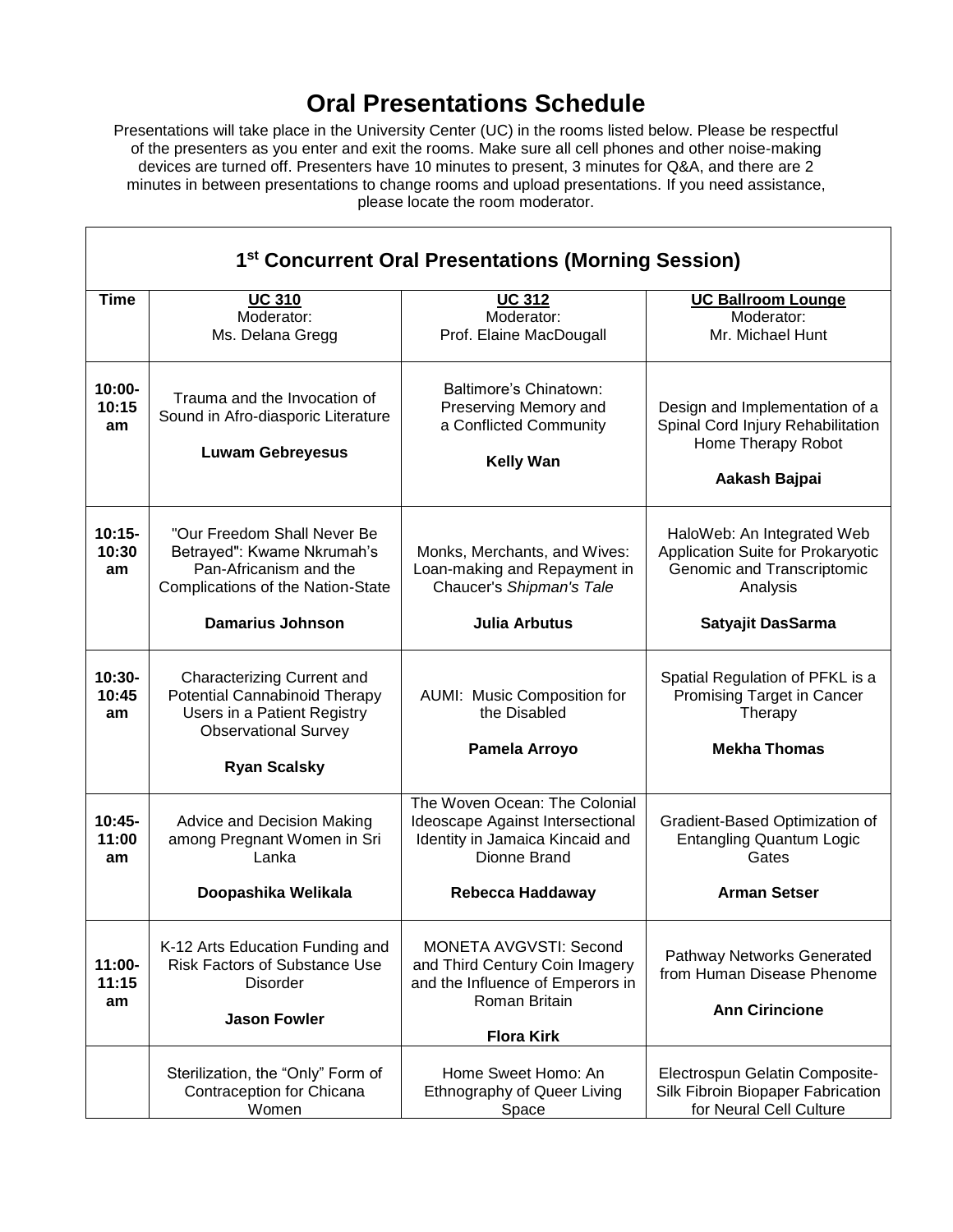| $11:15-$<br>11:30<br>am | <b>Gabriela Salas</b>                                                                                                                                         | <b>Daniel Willey</b>                                                                                                                                                 | <b>Taylor Patrick</b>                                                                                         |
|-------------------------|---------------------------------------------------------------------------------------------------------------------------------------------------------------|----------------------------------------------------------------------------------------------------------------------------------------------------------------------|---------------------------------------------------------------------------------------------------------------|
| $11:30-$<br>11:45<br>am | Inclusion and Diversity<br>Interventions in Higher Education:<br>A Cross-institutional Comparative<br>Study<br><b>Frances Ghinger</b>                         | Urban Transportation<br>Landscapes: A GIS and Political<br><b>Historical Narrative of</b><br><b>Baltimore's Transportation</b><br>Deficiency<br><b>Ethan Griffin</b> | Avoiding Nihilism and Making<br>Meaning in Slaughterhouse-<br>Five and Cat's Cradle<br><b>Zachary Riggins</b> |
| $11:45-$<br>12:00<br>pm | Can Local Governments and<br>Nonprofits Affect Immigrant<br>Settlement? A Review of Local<br>Programs for Immigrant<br>Homeownership<br><b>Jason Mascelli</b> |                                                                                                                                                                      |                                                                                                               |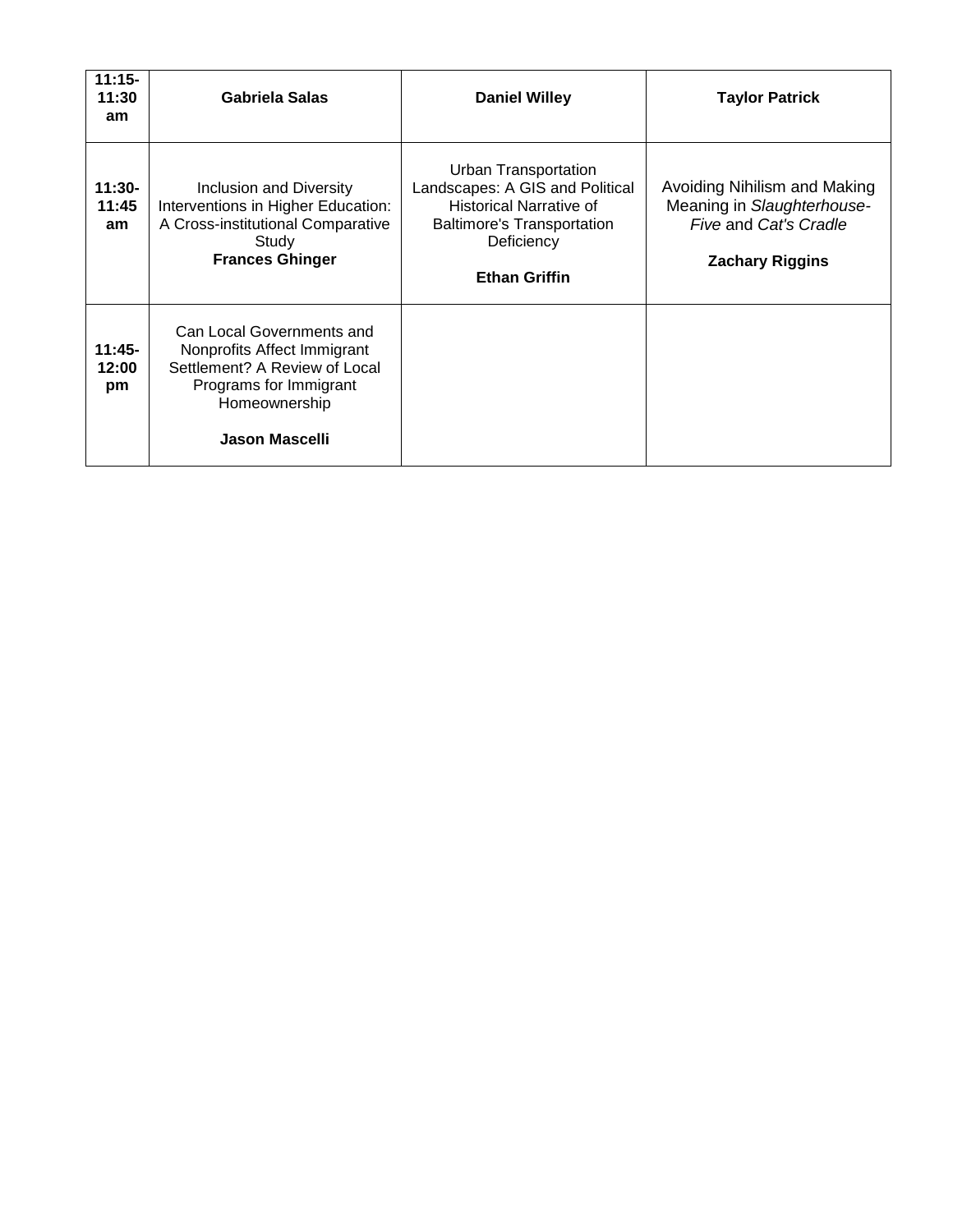| 2nd Concurrent Oral Presentations and Film Festival (Afternoon Session) |                                                                                                                                                         |                                                                                                                                                                              |                                                                                                                                                      |  |  |
|-------------------------------------------------------------------------|---------------------------------------------------------------------------------------------------------------------------------------------------------|------------------------------------------------------------------------------------------------------------------------------------------------------------------------------|------------------------------------------------------------------------------------------------------------------------------------------------------|--|--|
| <b>Time</b>                                                             | <b>UC 310</b><br>Moderator:<br>Dr. Carolyn Forestiere                                                                                                   | <b>UC 312</b><br>Moderator:<br>Ms. Rehana Shafi                                                                                                                              | <b>UC Ballroom Lounge</b><br>Moderators:<br>Prof. Amy Everhart<br>Ms. Jess Myers                                                                     |  |  |
| $1:15-$<br>1:30pm                                                       | The Role of Socioeconomic<br>Status on the Relationship<br>Between Number of<br>Marginalized Identities and<br><b>Mental Health</b><br><b>Iman Said</b> | The Most Dangerous Game: How<br>Game of Thrones Plays in<br>Orientalism<br>Megumi Gomyo                                                                                      | The Effect of NADH Cofactor on the<br>Output of a Lactate Biofuel Cell<br>Naomi Mburu                                                                |  |  |
| $1:30-$<br>1:45pm                                                       | Environmental Imagination:<br>The Natural World and its<br>Human Connections through<br>Marquez and Murakami<br><b>Morgan Zepp</b>                      | Henpecked Husbands and<br><b>Proverbial Parrots: Revisiting</b><br>Prudence's Rhetorical Agency in<br>Chaucer's Tale of Melibee<br><b>Joe Smith</b>                          | Analyzing the Intracellular<br>Trafficking and Processing of Lipid-<br>tailed Peptides in Immune Cells<br><b>Georgina Stephanie</b>                  |  |  |
| $1:45-$<br>2:00pm                                                       | Paying Dividends: Universal<br>Basic Income, Income<br>Inequality, and Public Opinion<br><b>Jacob Street</b>                                            | Narrative Constructions of<br><b>Collective Memory: Representing</b><br>the Armed Conflict in Colombia<br><b>Kelly Dunn</b>                                                  | <b>Reducing Wind Power Prediction</b><br>Uncertainty with Improved Turbine<br>Rotor Layer Characterization<br><b>Meredith Sperling</b>               |  |  |
| $2:00-$<br>2:15 <sub>pm</sub>                                           | The Effects of Mindfulness<br>Meditation and Yoga on<br><b>Anxiety in College Students</b><br><b>Maureen McAllister</b>                                 | The Impact of Arts-Integration on<br>the Learning Identity of Sixth Grade<br>Social Studies Students in Anne<br><b>Arundel County Public Schools</b><br><b>Alex Getachew</b> | An Unbiased Computer-aided<br>Literature Review Using Co-citation<br><b>Networks and Multivariate Text</b><br>Analysis<br><b>Elias Weston-Farber</b> |  |  |
| $2:15-$<br>2:30pm                                                       | <b>Brain Responses to Different</b><br>Forms of Pain in Female<br>Migraineurs<br><b>Jessica Black</b>                                                   | <b>ALT.MASC: Redefining Masculinity</b><br>through Fashion and Photography<br><b>Emmanuel Mones</b>                                                                          | <b>Enhancing Immune Responses</b><br>against Cancer using Membrane-<br>inserting TLR2 Agonists<br><b>Emily Slaby</b>                                 |  |  |